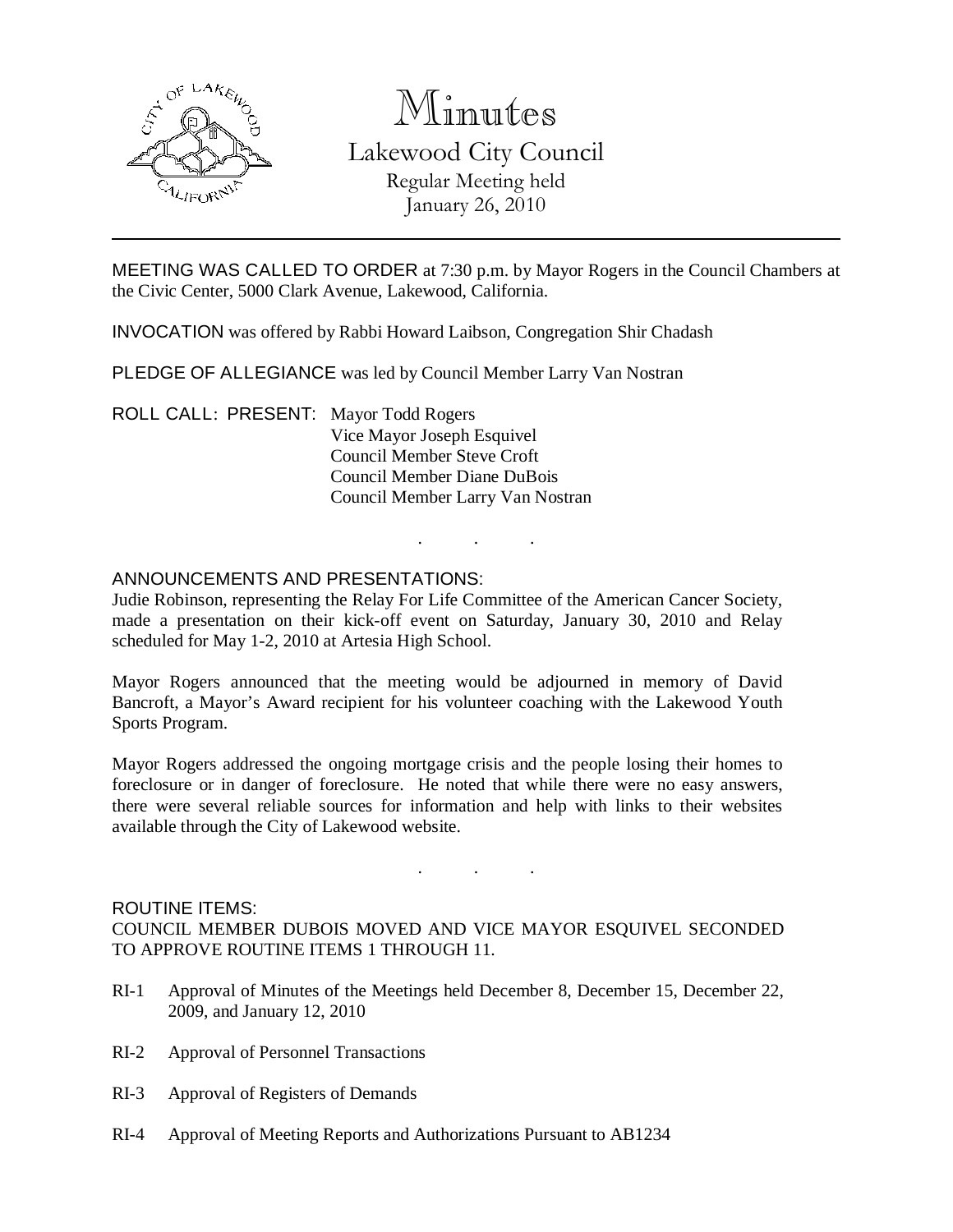City Council Minutes January 26, 2010 Page 2

#### ROUTINE ITEMS: Continued

- RI-5 Acceptance of Notice of Completion for Public Works Project No. 07-5, Boyar Park Activity Building Replacement Project, GMI Construction Company
- RI-6 RESOLUTION NO. 2010-1; A RESOLUTION OF THE CITY COUNCIL OF THE CITY OF LAKEWOOD APPROVING THE APPLICATION FOR STATEWIDE PARK PROGRAM GRANT FUNDS
- RI-7 Approval of Agreement with DS Waters of America for Emergency Drinking Water
- RI-8 Acceptance of Notice of Completion for Public Works Project No. 08-8, City Hall Data Equipment Room Upgrade, Pardess Air, Inc.
- RI-9 RESOLUTION NO. 2010-2; A RESOLUTION OF THE CITY COUNCIL OF THE CITY OF LAKEWOOD RESCINDING RESOLUTIONS FOR PARKING RESTRICTIONS ON THE SOUTH SIDE OF CANDLEWOOD STREET, EAST SIDE OF BRIERCREST AVENUE, WEST SIDE OF DUNROBIN AVENUE, AND NORTH SIDE OF HARDWICK STREET WITHIN THE CITY OF LAKEWOOD

RESOLUTION NO. 2010-3; A RESOLUTION OF THE CITY COUNCIL OF THE CITY OF LAKEWOOD ESTABLISHING NO PARKING, STANDING, OR STOPPING, BUS LOADING, PASSENGER LOADING, TIME LIMITED PARKING, AND HANDICAPPED PARKING ZONES AT VARIOUS LOCATIONS ON THE EAST SIDE OF BRIERCREST AVENUE, SOUTH SIDE OF CANDLEWOOD STREET, WEST SIDE OF DUNROBIN AVENUE, AND NORTH SIDE OF HARDWICK STREET WITHIN THE CITY OF LAKEWOOD

- RI-10 Approval of Encroachment Permit for Property Located at 20604 Alburtis Avenue
- RI-11 Approval of Report of Monthly Investment Transactions

UPON ROLL CALL VOTE, THE MOTION WAS APPROVED:

AYES: COUNCIL MEMBERS: Van Nostran, DuBois, Croft, Esquivel and Rogers NAYS: COUNCIL MEMBERS: None

3.1 • OVERVIEW REPORT ON CALIFORNIA'S STATEWIDE LOCAL STREETS AND ROADS NEEDS ASSESSMENT

. . .

Mayor Rogers announced that this item would be carried forward to the next regular meeting.

. . .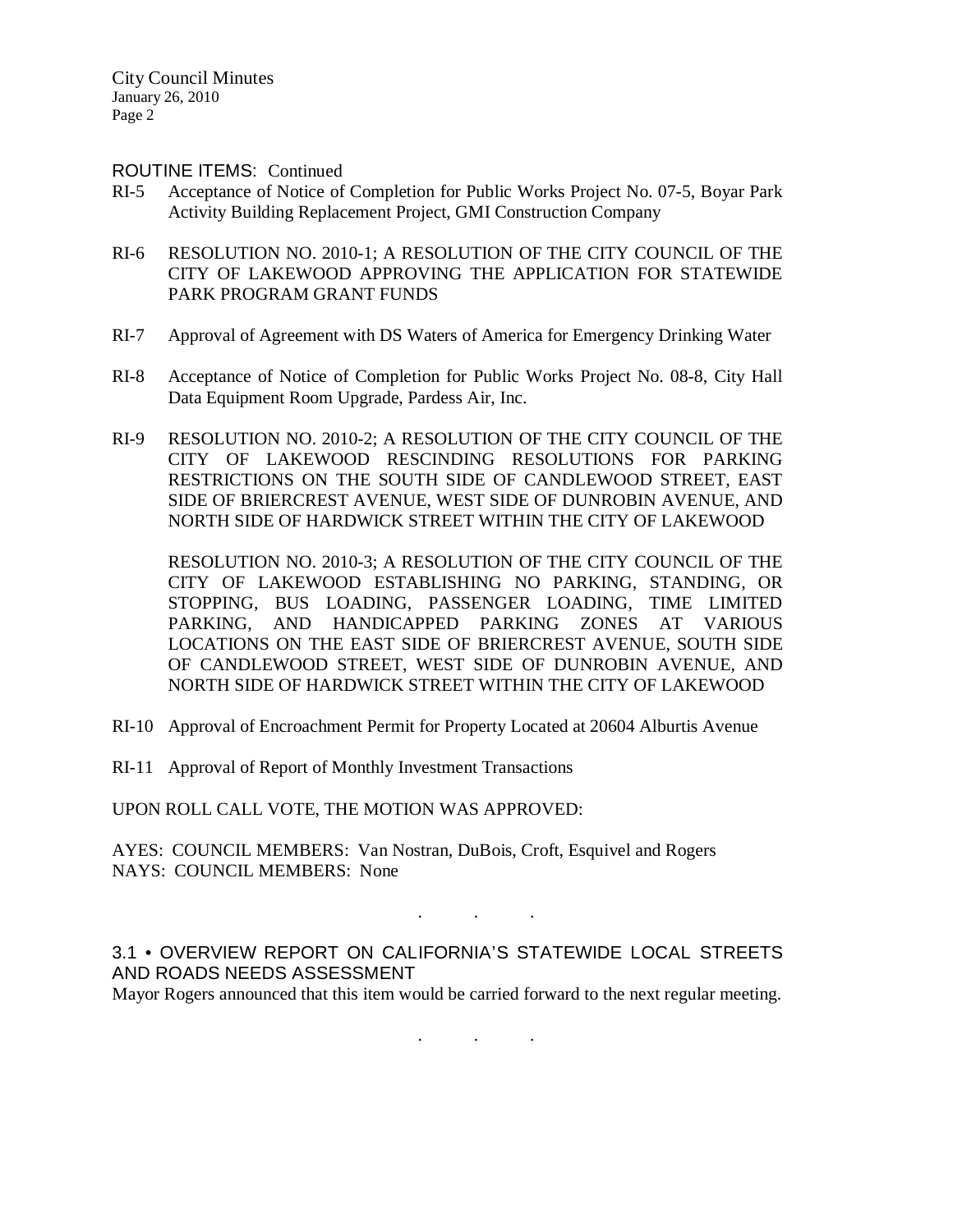City Council Minutes January 26, 2010 Page 3

#### 3.2 • ANNUAL REVIEW OF CITY INVESTMENT POLICY

Administrative Services Director Diane Perkin displayed slides and gave a presentation based on her memo in the agenda. She stated that as specified by law, the City's Investment Policy was reviewed annually to stay current with State and Federal law and to conform to sound investment practices. She reviewed the City's portfolio characteristics, diversification, distribution and returns, as well as the overall investment strategy and position. She noted that although in times of such low interest rates it could be easy to fall into a pattern of chasing yield, the City's investment objectives, in order, continued to be safety, liquidity and yield. She pointed out two minor amendments to the policy in response to new FDIC insurance limits. It was the recommendation of staff that the City Council approve the Investment Policy as amended.

Council Member Croft stated that even in light of the poor returns everyone had experienced on investments, the City's sound and conservative investment policy had helped Lakewood to get through the tough economic times.

COUNCIL MEMBER VAN NOSTRAN MOVED AND COUNCIL MEMBER DUBOIS SECONDED TO APPROVE STAFF'S RECOMMENDATION. UPON ROLL CALL VOTE, THE MOTION WAS APPROVED:

AYES: COUNCIL MEMBERS: Van Nostran, DuBois, Croft, Esquivel and Rogers NAYS: COUNCIL MEMBERS: None

#### 3.3 • PURCHASE OF THREE 2010 HONDA CIVIC GX (NATURAL GAS VEHICLE)

. . .

The Director of Administrative Services made a brief presentation based on the memo in the agenda and stated that the vehicles currently utilized for Parking Control Enforcement had high mileage and the cost of repairs had come to be more costly than replacement. She noted that Air Quality Management District grant funding was available for the acquisition of new alternate fuel vehicles. The Purchasing Officer and Fleet Manager had surveyed dealers for the specified vehicle, and had found only one able to confirm availability of the cars. It was the recommendation of staff that the City Council authorize the purchase of three 2010 Honda Civic GX natural gas vehicles, complete with all necessary lighting and hardware, from Pacific Honda for a total price of \$84,547.23.

Council Member DuBois confirmed from Ms. Perkin that there were adequate AQMD grant funds to cover the entire purchase amount.

COUNCIL MEMBER DUBOIS MOVED AND COUNCIL MEMBER VAN NOSTRAN SECONDED TO APPROVE STAFF'S RECOMMENDATION. UPON ROLL CALL VOTE, THE MOTION WAS APPROVED:

AYES: COUNCIL MEMBERS: Van Nostran, DuBois, Croft, Esquivel and Rogers NAYS: COUNCIL MEMBERS: None

. . .